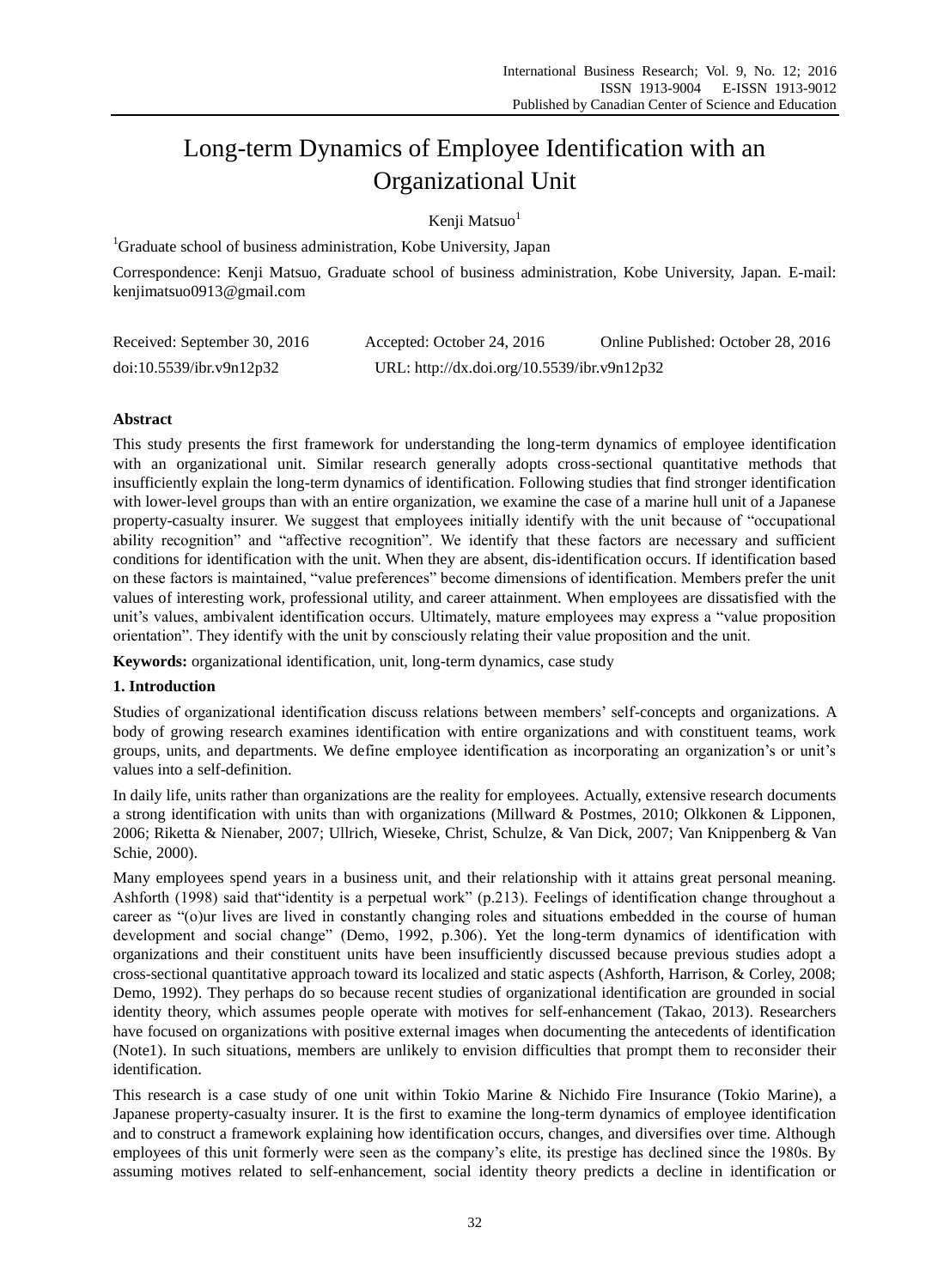dis-identification in such situations. However, we find that employees' identification with the unit is not necessarily weak and that many factors are contributors. By examining this case, we uncover causal paths and factors overlooked by the existing theory. In addition, the unit's operating environment has been unstable, and employees have encountered repeated incidents that potentially influence their identification.

## **2. Literature Review**

#### *2.1 Definition of Organizational Identification*

Mael and Ashforth (1992) defined organizational identification by its cognitive dimensions as "a perceived oneness with an organization and the experience of the organization's successes and failures as one's own." Dutton, Dukerich, and Harquail (1994) defined it as "the degree to which a member defines himself or herself by the same attributes that he or she believes define the organization." Pratt (1998) indicated that "an individual's belief about his or her organization becomes self-referential or self-defining." However, Harquail (1998) and Pratt (1998) noted the importance of the affective dimension, and Dutton and Dukerich (1991) and Pratt (2000) found that identification is accompanied by emotions.

Since Tajfel's (1978) pioneering work, social identity has been defined as "the value and emotional significance attached to that membership." That is, it includes value dimensions and affective dimensions. Ashforth et al. (2008) set self-definition, importance to themselves, and effect at the core of identification. Values, goals, beliefs, stereotypic traits, knowledge, skills, and ability are assumed to be fluid and to influence identification in varying degrees. Building on these discussions, we regard identification "as an important part of the self-concept of the subject to be recognized within the dimensions of affect and value."

## *2.2 Disidentification, Ambivalent Identification, and Neutral Identification*

Identification is a positive relation between an organization and an employee (Kreiner & Ashforth, 2004), but disidentification is an overt cognitive separation of one's self-definition from the organization. Ambivalent identification is simultaneous identification and disidentification. Neutral identification describes the situation wherein members' self-perceptions involve neither identification nor disidentification (Elsbach, 1999; Kreiner & Ashforth, 2004).

## *2.3 Antecedents*

Extensive research has been based on social identity theory (Ashforth & Mael, 1989; Dutton et al., 1994; Mael & Ashforth, 1992). Pratt (1998, pp.181–191) sorted out the following antecedents of identification based on social identity theory.

Membership is a distinction between an in-group and an out-group. When an organization enjoys an attractive image, membership enhances self-esteem. Based on the theory of self-categorization that Turner, Hogg, Oakes, Reicher, and Wetherell (1987) developed from social identity theory, identification is more likely when other organizations are salient than the own organization is alone salient. People are less likely to identify with an organization when its employees are heterogeneous and when its employees and those of other organizations are homogeneous.

However, Fuller, Hester, Barnett, Frey, Relyea, and Beu (2006) noted that employees identify with organizations based on perceptions of internal respect, not merely external prestige. Olkkonen and Lipponen (2006) found a significant correlation between interactional justice and identification with work units, whereas distributive justice and procedural justice correlate to identification with an entire organization. They also noted an indirect relation between organizational socialization and organizational identification. People incorporate elements of the organization's identity into their self-definitions through socialization and organizational identification proceeds (Ashforth & Mael, 1989).

## *2.4 Occurrence of Identification*

Although research into the antecedents of identification accumulates, identification itself has been considered a static event rather than a dynamic process (Pratt, 2000; Ashforth et al., 2008). Pratt (2000) is among the few to address the process of identification in his study of Amway distributors. The study referenced Weick's (1995) sense-making approach and proposed that identification is a progression of sense-breaking  $\rightarrow$  seekership  $\rightarrow$ sense-giving  $\rightarrow$  encapsulated sense-making  $\rightarrow$  positive identification. Pratt (2000) is inspired by Lewin's (1958) change model and used Lewin's term "unfreezing" in referring to "sense-breaking."

#### *2.5 Lacking Discussion in the Existing Literature*

Ashforth (1998) proposed a process model illuminated by Lewin's model, but we doubt that the long-term dynamics of identification can be examined sufficiently by repeatedly connecting the elements in process models.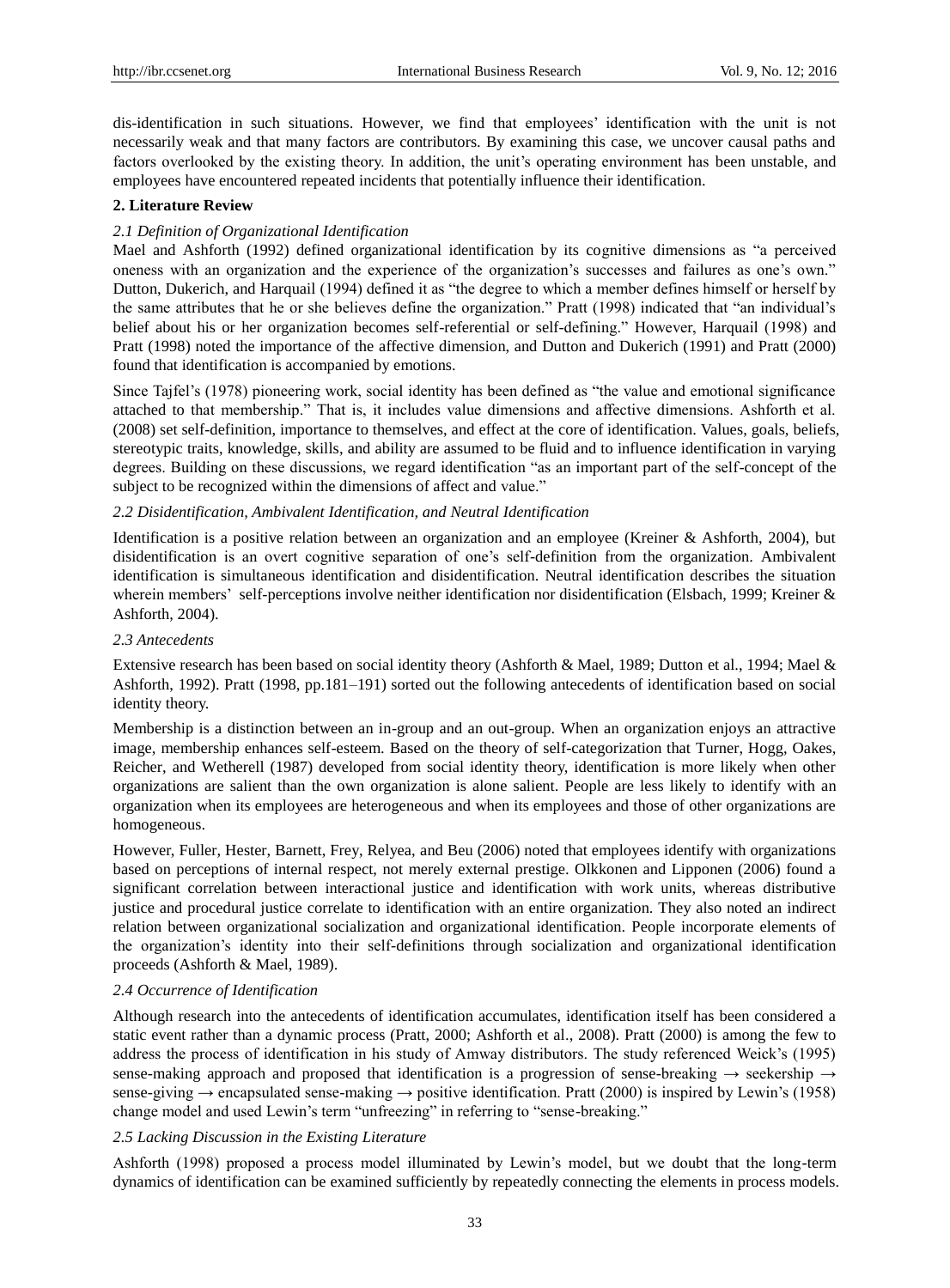Although Ashforth (1998) and Pratt (2000) modeled the short-term processes and the localized elements of identification, their models do not explain the long-term dynamics of organizational identification.

To overcome the limits of research confined to the static aspects of identification, we examine a case study of a marine hull insurance unit and propose a theoretical framework to explain how employee identification occurs and changes over time.

#### **3. Method**

We adopted the qualitative research design that Strauss and Corbin (1998) and Yin (2003) advocated to examine insufficiently explained phenomena.

#### *3.1 Case Selection*

We study a most-likely case. Explorations grounded in theory are more likely to yield results consistent with that theory, whereas a most-likely case will yield results unbounded by theory. Investigating a most-likely case uncovers causal pathways and variables overlooked by established theory (Eckstein, 1975; George & Bennett, 2005).

We examined Tokio Marine's marine hull insurance unit because it had been significant and powerful within the company. Its employees had been seen as the company's elite, but that perception and the unit's prestige dimmed as the unit's premium income shrank. Theories of organizational identification grounded in social identity lead us to expect that employees exhibit low identification or dis-identification with the unit because of its declining prestige. We found instead that employees identify for multiple reasons. In addition, the unit's operating environment had been historically unstable, and its employees have had numerous opportunities to alter their identification. Thus, the marine hull unit seemed ideal for capturing the dynamics of identification.

#### *3.2 Data Collection*

We collected data through semi-structured interviews, semi-overt participant observation, and archival data. Multiple sourcing enabled us to triangulate data sources for robust interpretations of findings (Eisenhardt, 1989; Yin, 2003; Pratt, 2000).

We conducted semi-structured interviews with 21 unit employees from March 2012 to December 2012. The highest-ranking interviewee was the division manager and the lowest-ranking were untitled. As is customary in Japan, all employees had been with the company since leaving university. The oldest interviewee joined the company in 1977 and the youngest in 2012. Interviews lasted approximately 60 minutes.

We conducted semi-overt participant observation from March 2012 to December 2012. We observed employees while working alongside them during their daily tasks. Observation by semi-overt participant has two advantages: subjects trusted us as colleagues, and as researchers, we could ask questions that would have seemed strange coming from colleagues (Pratt, 2000).

We accessed archival data from corporate histories, internal conference documents, and internal bulletins to establish the unit's environmental context.

#### *3.3 Data Analysis*

We took a theory-building approach by iterating back and forth between the data and emerging theoretical frames (Strauss & Corbin, 1998). We constantly compared data and emerging theory, working incrementally toward an empirically valid theory that fits the data.

#### **4. Analysis and Findings**

#### *4.1 Case Overview*

Tokio Marine was founded in 1879 as Japan's first marine insurer. Initially an insurer of marine cargo, it soon began underwriting marine hulls, and that was Tokio Marine's primary business until World War II, when the Imperial military commandeered and depleted Japan's merchant fleet.

After the war, Tokio Marine resumed operations, mainly providing fire insurance. Japan's marine insurance business expanded during the high-growth 1950s and 1960s, and non-marine insurance grew exponentially with household car ownership. After the 1973 oil crisis, growth led by capital investment retreated. Because Tokio Marine had emphasized corporate underwriting, especially marine insurance, receding growth in Japan's corporate sector eroded the company's performance.

Therefore, the company's three-year medium-term management plan in FY1977 emphasized the household sector. This plan sought to change both the organization's structure and the employees' mindsets. According to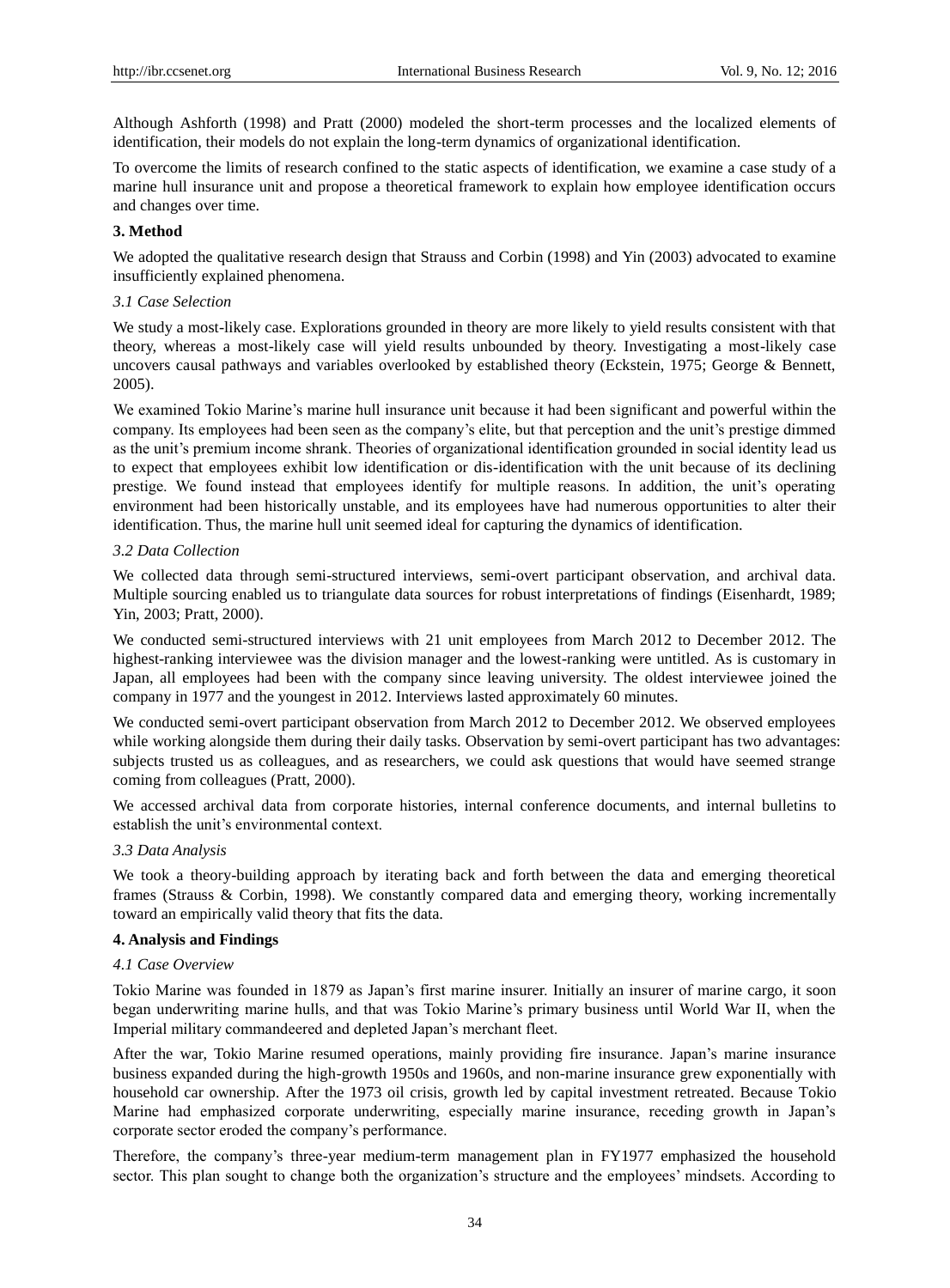corporate history, employees regarded corporate business units more highly than household business units. To change this perception, the company transferred many managers from corporate business units to regional household business. Until then, employees of the marine hull unit had regarded themselves as the elite.

The non-marine insurance business grew after the 1977 management plan, but the marine hull insurance business stagnated, especially after the 1985 Plaza Accord, as the yen appreciated against the dollar. Japanese shipping fell into recession, and merchant fleets declined in size. The marine hull insurance unit lost prestige and became seen companywide as a cadre of specialists.

When Japan liberalized the marine hull insurance business in 1997, fierce price competition ensued among domestic and foreign insurers. In FY2000, premiums of Tokio Marine's marine hull insurance fell 40% from FY1996 and 60% from their peak in FY1984. During FY2005 and FY2006, the unit lost money and faced severe intra-company criticism.

At the time of our research, the unit had a sales department in Tokyo, a sales department with four offices in Western Japan, and an underwriting department in Tokyo. There were several vice presidents in the unit but no active corporate officers were from the unit.

#### *4.2 Entry Phase and Identification*

Tokio Marine assigns new employees to business units after a few months of training. Until the early 1980s, the marine hull insurance unit was popular among new employees, who were attracted by its image as "cool work," "elite," and "easy to promote." Fewer new employees sought assignments there after the 1980s as the unit's prestige declined.

New employees generally become salespeople serving small and medium-sized coastal ship owners, marine construction companies with barges, and tugboats. Their offices often are at ports and even aboard vessels, not in Manhattan-style business districts. New employees are unfamiliar with customer relations practices. They make mistakes and routinely are scolded by their bosses, senior coworkers, and customers. If they had positive perceptions of the unit before, such perceptions vanished after being assigned there. Once acclimated to their work, however, they are accepted by bosses and seniors and recognized for their contributions. Most come to regard the unit as personally important, and it becomes significant to their self-definition.

This route to identification is similar among mid-career employees who transfer to the unit. Transferred employees have enough work experience to know that the unit's image is less important than their performance. Like new employees, they come to regard the unit as personally important after they grow accustomed to their jobs and earn their colleagues' acceptance. If transferred employees move to other sections, they acknowledge that "I am accepted as a member of the unit" and their identification with the unit strengthens. However, their identification with the unit is hampered by lack of recognition. Some transferred employees do not feel at ease with the unit and, thus, dis-identify with the unit.

Emotional factors influence new and transferred employees' identification with the unit. Employees interact at work and over drinks and golf. Newcomers form ties through these exchanges and come to regard coworkers as companions. The unit becomes "a place of my own," and new employees identify with it. They usually are unaware of those ties, but they become apparent when the environment destabilizes. After initially being transferred, for example, employees feel alienated when coworkers are cordial and outgoing with each other. They realize they lack collegial ties with coworkers and may erect psychological barriers against unit identification. Dis-identification occurs in such cases. In addition, as noted in Subsection "Effect from Relationship with Outside the Unit," ties with others were missing in the regional branch out of the marine hull unit where they worked alone. These employees recalled their ties to previous colleagues, and their sense of identification with the marine hull unit was reinforced.

#### *4.3 Value Preference and Identification*

After being recognized for their performance and forming ties with colleagues, employees incorporate the unit's values into their self-concepts. Their identification with the unit strengthens, and factors of identification multiply. Employees' value preferences are one such factor, and employee identification can become ambivalent if the unit does not meet their values. In short, value preferences strengthen or attenuate identification with the unit.

Most surveyed employees indicated that the unit meets the value they place on interesting work. Japanese property-casualty insurance is generally underwritten by agencies, but insurers write most marine hull insurance directly, giving salespersons contact with client shippers and shipbuilders. Learning about the industry and its issues, including international maritime law and the risks of terrorism and piracy, satisfies their intellectual curiosity.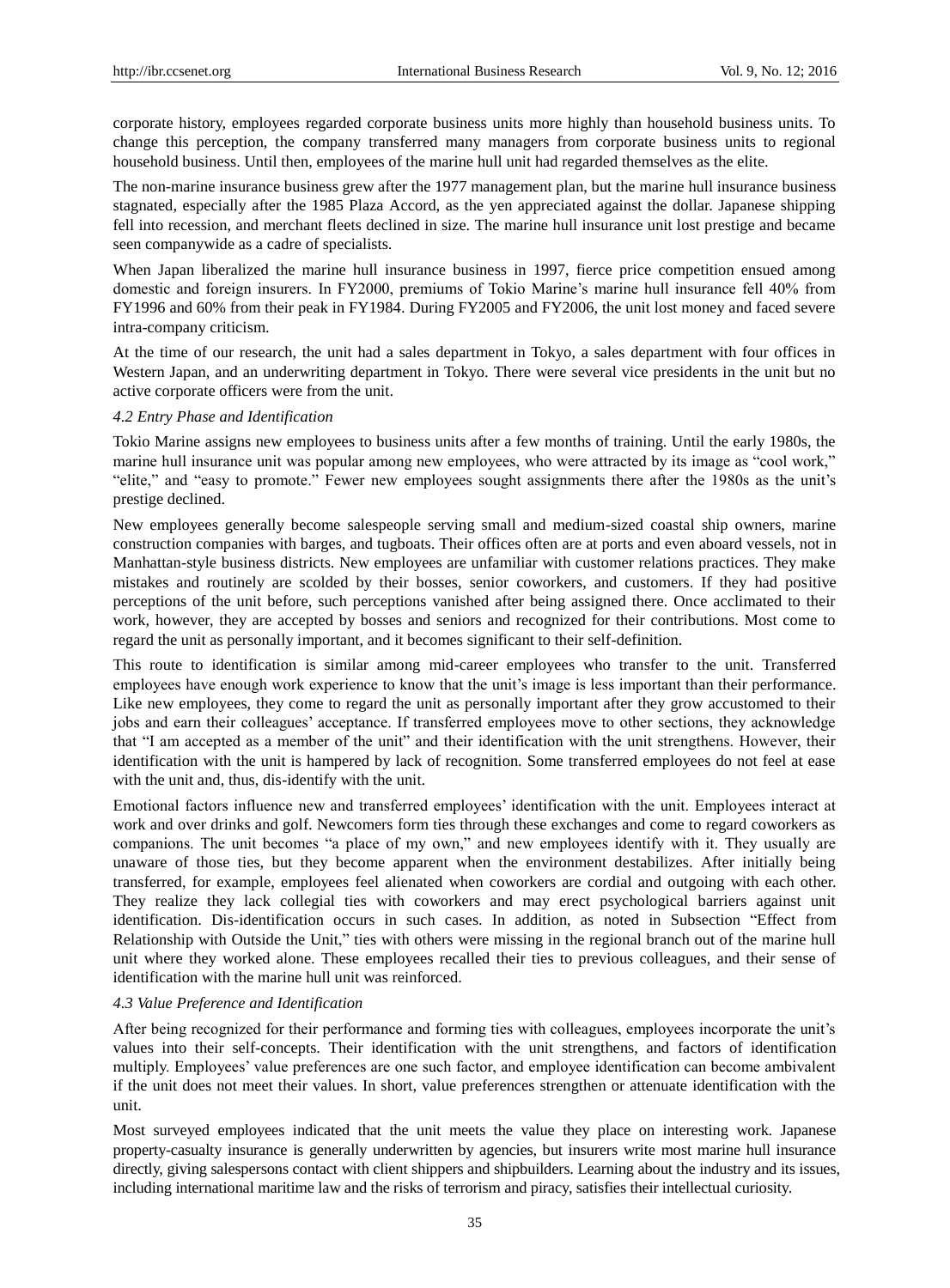Since the unit had produced many corporate officers, employees who joined the company before the 1980s saw it as a fast track to promotion. However, no unit employee has been appointed as a corporate officer since 1991, and respondents who valued career ascendancy wanted to transfer to units they believe offer promotion potential. Even so, the unit had four vice presidents in 2012, and some respondents believed that promotion to vice presidency is a sufficient career achievement. Even if employees focus on prospects for promotion, personal aspirations determine whether they find the unit attractive.

Moreover, some employees take pride in belonging to the unit. They relish its image as an international business involving foreign particulars and cross-border transactions. Some respondents mentioned that they are proud that a distinguished pre-war manager had come from the unit.

Although these value preferences are antecedents to identification, respondents differed about which values they preferred, and their values changed over time.

Some employees were frustrated that the unit did not meet the value they placed on interesting work and welcomed a transfer to a more interesting employment. Some were unsatisfied with the unit's image and welcomed transfers to units with more allure. These respondents nonetheless maintained their identification with the marine hull unit as a "homeland" and "safe haven," where they formed ties and earned recognition. That is, their identification with the unit was ambivalent.

Even those respondents who felt that another unit would offer interesting work and a desirable unit image maintained their identification with the marine hull unit. Despite their dissatisfaction, they most valued recognition for their performance and feared that a new unit would not provide it. On the other hand, dis-satisfied employees who are confident about acclimatizing to new duties and being accepted remained receptive to a transfer.

In sum, value preferences reinforce employee identification or ambivalent identification. The important determinants are forming ties and being recognized for performance.

## *4.4 Value Proposition and Identification*

Some respondents who had worked for the unit for many years—primarily senior managers—identified with it because it allowed them to mentor their juniors and propose significant value to society. Although little time remained in their careers, they expressed such feelings as "I want to leave a good thing" and "I want to find significance in what I have done." The unit featured large in their self-identity as a place where they could transmit experience, skills, and beliefs to their juniors and provide values brought about by their experience to society. These respondents reported, "I want to improve the department."

Those respondents who relate their value positions with the unit maintain their identification state regarding receiving performance recognition and forming collegial ties.

Numerous respondents did not relate their value propositions with the unit. Even in such cases, no negative effect appeared with respect to identification or ambivalent identification based on other factors.

## *4.5 Effect from Relationship with Outside the Unit*

We have discussed the dynamics of identification in respect to intra-unit factors, but external relationships also affect identification with the unit.

When the unit lost money in FY2005 and FY2006, several respondents heard criticism from outsiders that "the marine hull insurance unit has no raison d'etre" as a "petty unit," whose employees were "useless narrow specialists." Some worked alone in the regional non-marine insurance branch, where they received no performance recognition nor formed ties among non-marine branch employees, but they were welcomed at the marine hull unit conferences and regarded the marine hull unit as "homeland." Although criticism from outsiders reinforced the unit's negative image, the unit contributed to their self-concept and that reinforced their identification with it. These employees were indignant over criticism and realized more keenly the unit's importance to their self-concept.

Not all respondents suffered these insults, but they affected the unit identification of those who had. Conversely, some respondents received affirmation from people outside the unit via comments such as "Jobs in the marine hull insurance unit look cool." These affirmations bolstered their identification with the unit.

## **5. Discussion**

## *5.1 Theoretical Framework for Long-term Aspects of Identification*

We examined the marine hull insurance unit of Tokio Marine as a case that illustrates the long-term dynamics of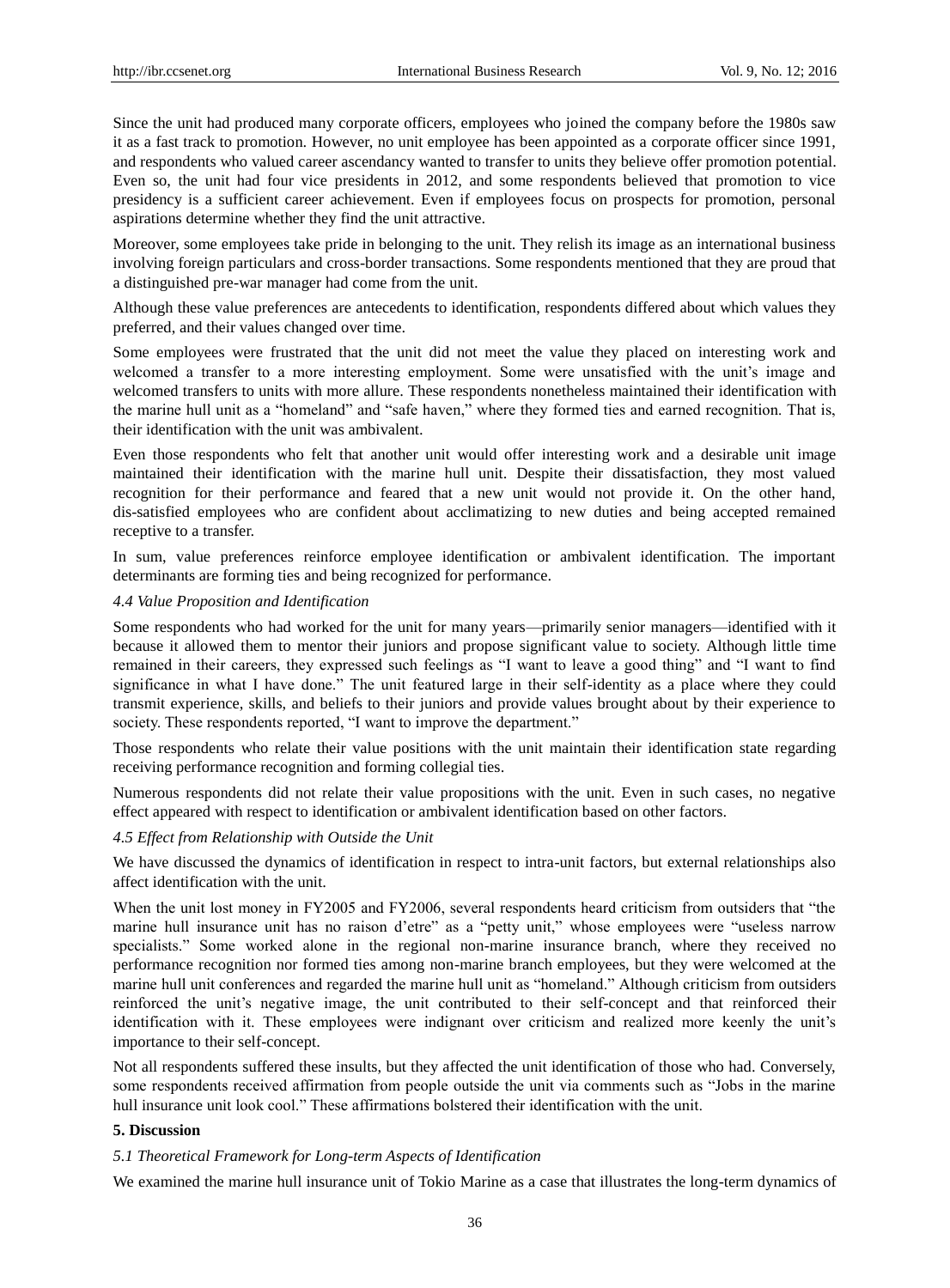employee identification. We now consider the supporting theoretical framework indicated in Figure 1.

Although some new employees sought assignment to the unit because of its image, what was important for them in the early stage was having their performance recognized by colleagues and they themselves perceive this. We call such inter-subjective recognition "*occupational ability recognition*." When employees form collegial ties and they themselves perceive this, we call such inter-subjective recognition "affective recognition." Both are satisfied as employees acclimate to their work, are recognized for performance, and form collegial ties. Their initial identification with the unit occurs at that point.

In contrast, employees whose occupational ability recognition and affective recognition were not satisfied entered a state of dis-identification. Therefore, occupational ability recognition and affective recognition are necessary for positive identification with unit. As necessary conditions, they are antecedents for employees' initial identification with a unit.

Employees whose occupational ability recognition and affective recognition are satisfied and who identify with the unit adopt its values. The unit's value preferences become their own and are tied to the motive of self-enhancement. Value preference joins occupational ability recognition and affective recognition as antecedents of identification. Three types of values are objects of value preference: "interest value" derived from doing interesting work, "*utility value*" derived from the prospects for career advancement, and "*attainment value*" derived from associating with a unit that has a desirable image. These three constructs appear in the study by Eccles, Adler, Futterman, Goff, Kaczala, Meece, & Midgley (1983) and are redefined for business organizations. How and which values are preferred depends on the employee. Even if employees have reservations about the unit meeting their significant values, disidentification does not occur. However, ambivalent identification occurs as long as occupational ability recognition and affective recognition sustain employees' identification with the unit. Thus occupational ability recognition and affective recognition are necessary and sufficient conditions for identification. Although value preferences reinforce identification or render it ambivalent, it is neither necessary nor sufficient for identification but merely a contributing factor.

We refer to employees who wish to develop their juniors and provide significant value to society as having a ―*value proposition orientation*.‖ Only some employees identify with a unit because they have a value proposition orientation. Unlike occupational ability recognition, affective recognition, and value preference, a value proposition orientation arises at the end of a career. Employees need greater maturity before deriving value from transmitting their experience, skills, and beliefs to others and providing significant value brought about by enough experience. Unit identification based on a value proposition orientation depends on whether the employee consciously regards belonging to the unit as indispensable for satisfying that orientation. Although a value proposition orientation can reinforce identification and multiply the factors of identification, disidentification and ambivalent identification arise without it. A value proposition orientation is neither a necessary nor a sufficient condition for identification but only a contributing factor.

| Antecedents                         | Timing<br>Entrants | Matured | Importance for<br>Identification      | When not satisfied | Influencive<br>Relationship with the<br>outside |
|-------------------------------------|--------------------|---------|---------------------------------------|--------------------|-------------------------------------------------|
| Occupational Ability<br>Recognition |                    |         | Necessary and<br>Sufficient Condition | Disidentification  | Labeling                                        |
| Affective Recognition               |                    |         | Necessary and<br>Sufficient Condition | Disidentification  | Labeling                                        |
| Value Preference                    |                    |         | Contributing                          | Ambivalent         | In sult and Criticism                           |
| Interest Value                      |                    |         | Factor                                | Identification     | to a Unit                                       |
| Types of the value<br>Utility Value |                    |         |                                       |                    | or Positive                                     |
| :Attainment Value                   |                    |         |                                       |                    | Evaluation)                                     |
| Value Proposition                   |                    |         | Contributing                          | none               |                                                 |
| Orientation                         |                    |         | Factor                                |                    |                                                 |

Figure 1. Typological Framework of Identification with an Organizational Unit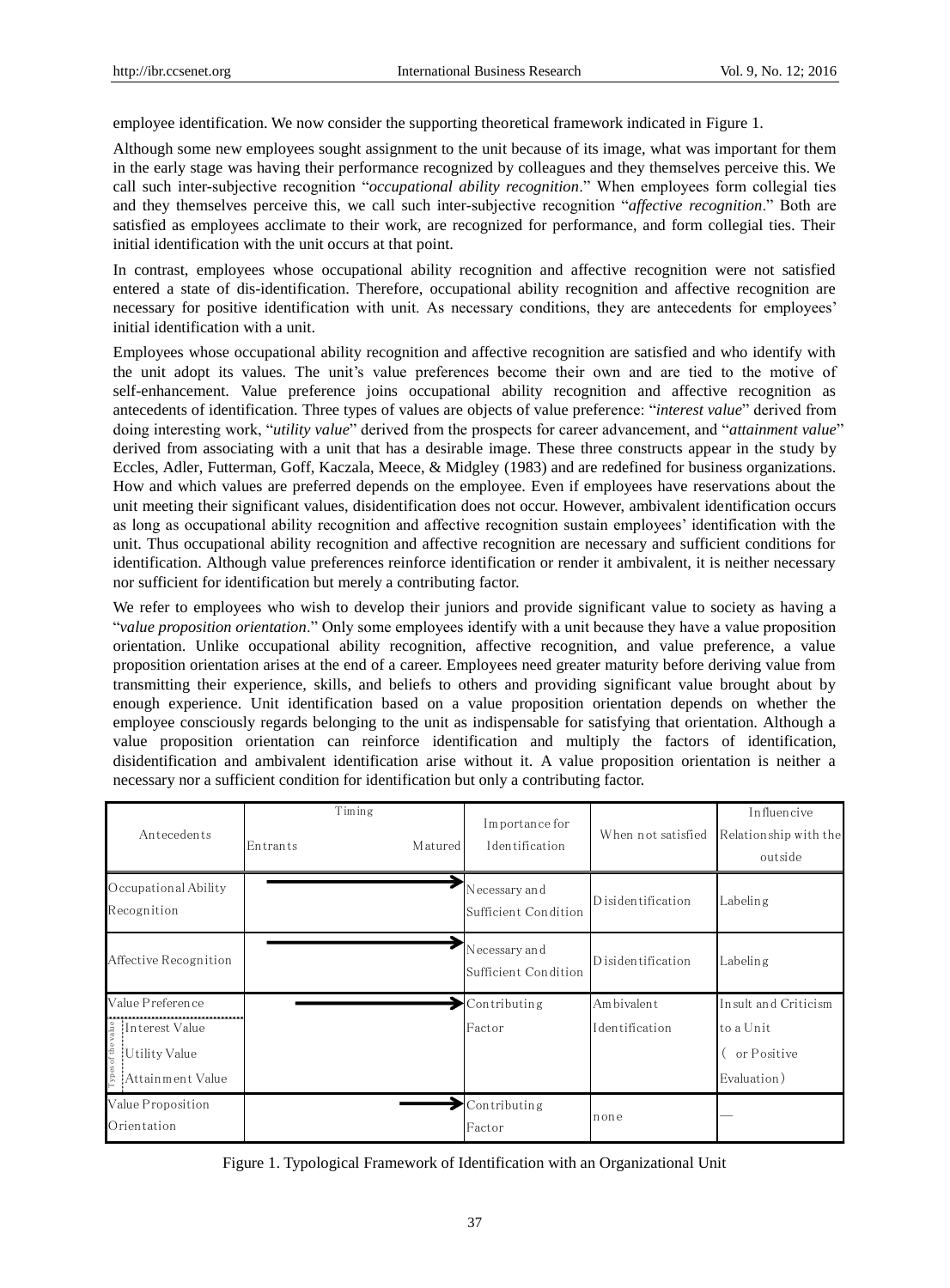In sum, factors that determine identification with a unit become more diverse as antecedent factors multiply or ambivalence arises. First, identification based on occupational ability recognition and affective recognition, both of which are necessary and sufficient for identification, occurs during the initial stage of associating with a unit. If these antecedents are lacking, dis-identification occurs. If identification based on these necessary and sufficient antecedents is maintained, dimensions of identification multiply according to value preferences, a contributing factor to identification. If a unit does not satisfy employees' values, ambivalent identification occurs. If identification based on the contributing factor of a value proposition orientation subsequently occurs, the dimensions of identification multiply. These aspects of identification are not fixed permanently. They change as the unit's environment changes.

#### *5.2 Relationships with Outsiders Affect Identification*

Our framework also encompasses the influence of negative relationships with persons outside the unit.

The first influence is labeling. When societies deem people "deviants" and exclude them, those so labeled seek other deviants as congeners. If society continually rejects them, they amplify their deviant behavior and furnish their identity as deviants (Becker, 1963). Employees spurned for their membership in a unit are in the situation of deviants. Labeling infringes occupational ability recognition and affective recognition and reinforces unit identification because it bestows recognition on its members.

Second is the influence of insults and criticism. Positive appraisals from persons outside the unit enhance identification with it by enhancing attainment value, as noted in the literature of social identity theory. However, insults and criticism do not exert a linear negative influence on unit identification. Employees of Tokio Marine's marine hull unit were indignant over criticism of their unit while simultaneously being aware of its negative perception. Their response shows that interest values and/or attainment values had become incorporated into their self-concepts, and criticism reinforced their identification with the unit.

To sum up, negative external relationships exert complex influences on identification. Although not all respondents experienced labeling, insults and criticism, we should acknowledge that their influence is multifaceted.

## *5.3 Subsumption of Antecedent Factors in Existing Research*

We now compare our theoretical framework and the antecedents of organizational identification in existing research.

Recent organizational identification research grounded in identity theory assumes people are motivated by self-enhancement (Takao, 2013). Our framework subsumes that assumption within value preferences. Antecedents related to interaction with coworkers (e.g., interactional justice and organizational socialization) are subsumed under occupational ability recognition and affective recognition. Ours is the first study to address the relation between a value proposition orientation and identification.

Existing research has examined antecedents of identification serially, and statically. Our theoretical framework positions them as elements in the long-term dynamic of identification and explains how and when they influence it.

## **6. Conclusion**

#### *6.1 Theoretical Contribution*

This study makes three theoretical contributions to the literature. First, it presents a framework based on a case study to explain the long-term dynamics of identification with an organizational unit. As previous research treats aspects of identification as local and static, this is the first study to offer a long-term theoretical typological framework. The framework shows that occupational ability recognition and affective recognition are essential, necessary, and sufficient antecedents to identifying with a unit initially. Insofar as occupational ability recognition and affective recognition are satisfied, identification with a unit persists. Thereafter, value preferences multiply the dimensions of identification, reinforce identification, or render identification ambivalent. Ultimately, a value proposition orientation reinforces identification and multiplies the dimensions of identification as contributing factors.

Second, this study exposes the influence of negative input from persons outside the unit. Most research examines relations between an organization or group and its members or interactions among members. This study shows the complex influence of interactions between members and outsiders.

Third, this study positions several antecedents of identification in one theoretical framework that explains the long-term dynamics of identification with a unit. Previous studies treated these antecedents of identification respectively, locally, and statically.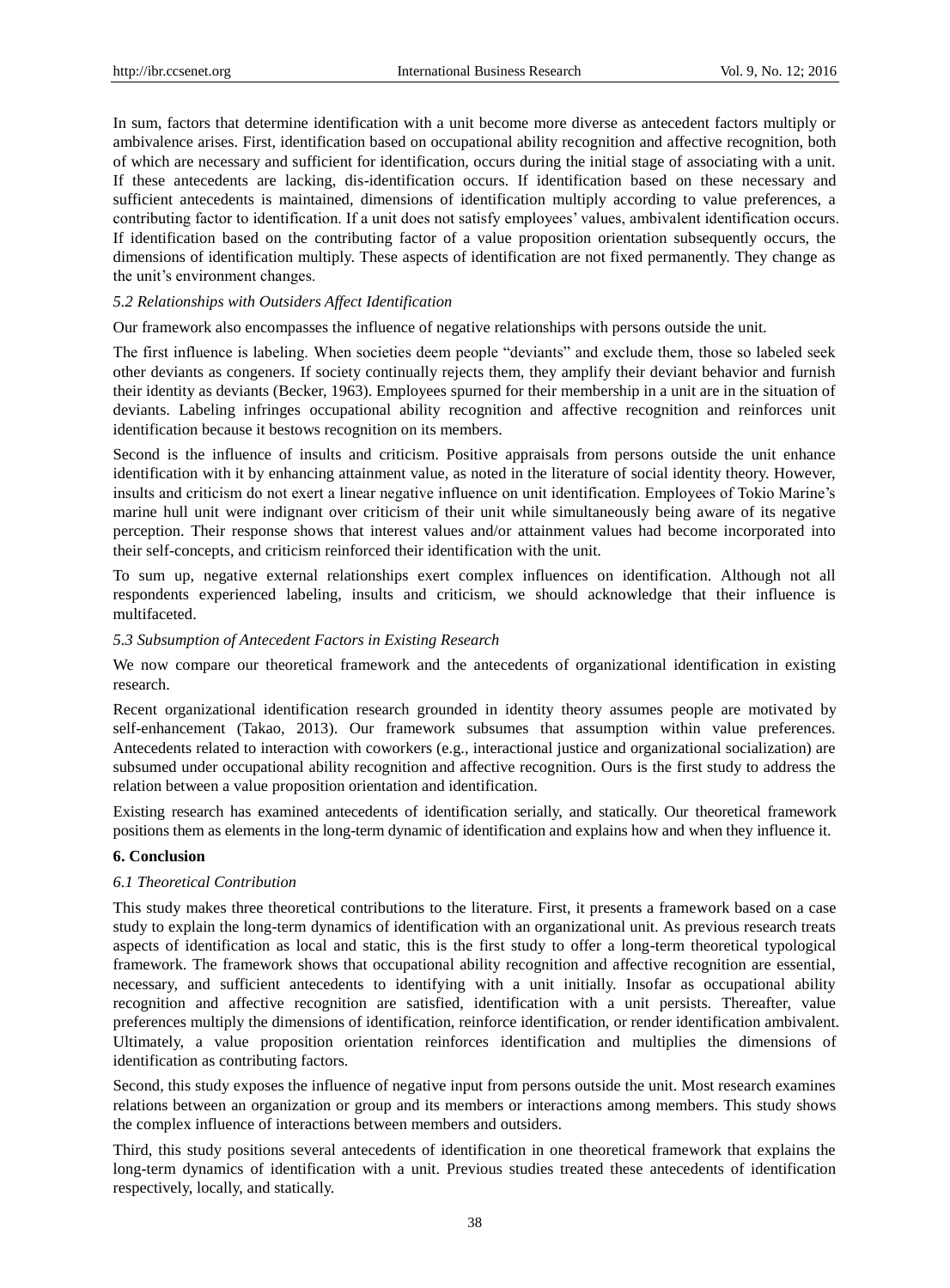## *6.2 Practical Implication*

The study's practical contribution is in proposing a viewpoint that simultaneously maintains employees' unit identification in changing environments and forms adaptive business units when operating environments change. First, members' identification with a unit can be maintained in changing environments through continuous occupational recognition and affective recognition. However, the persistence of shared values does not necessarily engender or sustain identification among all employees and may impede adaptation in changing environments. Managers can create business units that meet environmental change by fostering diversity in values and strengthening a value proposition orientation among all employees, not merely senior employees who developed it as they mature.

## *6.3 Limitation*

This research derives from a single case study and hasty generalization should be avoided. However, we presented a typological framework that hypothesizes about multiple aspects of identification rather than generalizing about patterns of identification. Second, this study examines a unit, not an organization, and the long-term dynamics of identification with organizations might differ from identification with units. We noted the importance of interaction with coworkers for identification with a unit. Perhaps such interactions characterize identification with lower-level groups, following Olkkonen and Lipponen (2006), who note a correlation between interactional justice and identification with work groups. Future organization-level research would enhance knowledge about the long-term dynamics of identification and refine insights by comparing organizational and unit identification.

## **References**

- Ashforth, B. E. (1998). Becoming: how does the process of identification unfold? In D. A. Whetten, & P. Godfrey (Eds.). *Identity in organizations*, 213-222. Thousand Oaks, CA: Sage Publications.
- Ashforth, B. E., Harrison, S. H., & Corley, K. G. (2008). Identification in organizations: An examination of four fundamental questions. *Journal of Management, 34*(3), 325-374.<http://doi.org/10.1177/0149206308316059>
- Ashforth, B. E., Kreiner, G. E., Clark, M. A., & Fugate, M. (2007). Normalizing dirty work: Managerial tactics for countering occupational taint. *Academy of Management Journal, 50*(1), 149-174. <http://doi.org/10.5465/AMJ.2007.24162092>
- Ashforth, B. E., & Mael, F. (1989). Social identity theory and the organization. *The Academy of Management Review, 14*(1), 20-39.<http://doi.org/10.1097/EDE.ObO13e31812e5535>
- Becker, H. S. (1963). *Outsiders: Studies in the Sociology of Deviance.* New York: The Free Press.
- Demo, D. (1992). The Self-Concept Over Time: Research Issues and Directions. *Annual Review of Sociology, 18*(1), 303-326. <http://dx.doi.org/10.1146/annurev.so.18.080192.001511>
- Dutton, J. E., & Dukerich, J. M. (1991). Keeping an Eye on the Mirror: Image and Identity in Organizational Adaptation. *Academy of Management Journal, 34*(3), 517-554. <http://doi.org/10.2307/256405>
- Dutton, J. E., Dukerich, J. M., & Harquail, C. V. (1994). Organizational images and member identification*. Administrative Science Quarterly, 39*(2), 239-263.<http://doi.org/10.2307/2393235>
- Eccles J. S., Adler, T. F., Futterman, R., Goff, S. B., Kaczala, C. M., Meece, J. L., & Midgley, C. (1983). Expectancies, values, and academic behaviors. In J. T. Spence (Ed.). *Achievement and achievement motivation*, 75-146. San Francisco, CA: W. H. Freeman.
- Eckstein, H. (1975). Case Study and Theory in Political Science. In F. I. Greenstein & N. W. Polsby (Eds), *Political Science: Scope and Theory*. Reading, Mass.: Addison-Wesley.
- Eisenhardt, K. M. (1989). Building Theories from Case Study Research. *Academy of Management Perspectives, 14*(4), 532-550.<http://doi.org/10.2307/258557>
- Elsbach, K. D. (1999). An expanded model of organizational identification. In R. I. Sutton & B. M. Staw (Eds.), *Research in Organizational Behavior, 21*, 163-200. Greenwich, Conn.: JAI Press.
- Fuller, J. B., Hester, K., Barnett, T., Frey, L., Relyea, C., & Beu, D. (2006). Perceived external prestige and internal respect: New insights into the organizational identification process. *Human Relations, 59*(6), 815-846.<http://doi.org/10.1177/0018726706067148>
- George, A. L., & Bennett, A. (2005). *Case Studies and Theory Development in the Social Sciences.* Cambridge, Mass.: MIT Press.